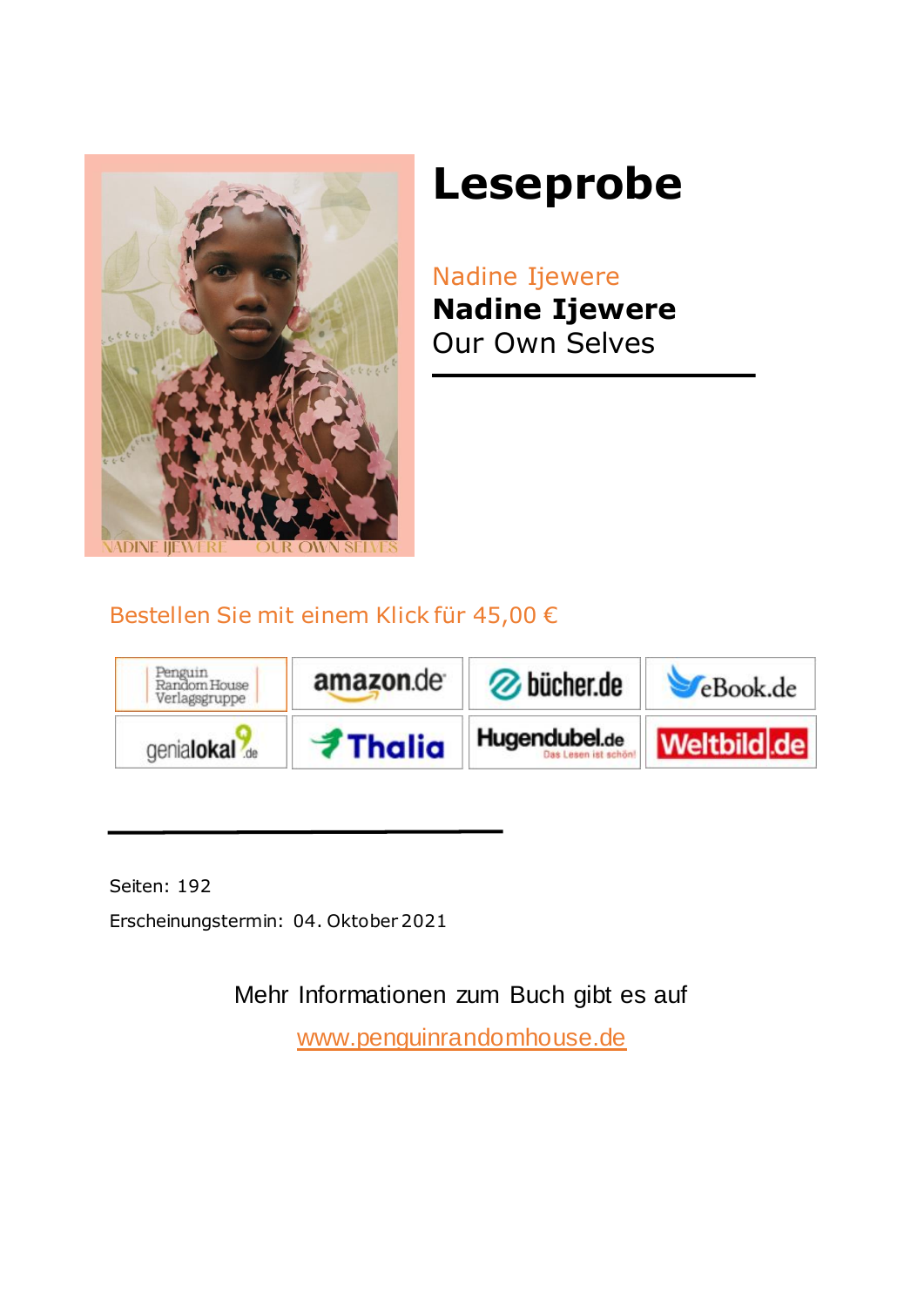## **Inhalte**

- [Buch lesen](#page-3-0)
- [Mehr zum Autor](#page-1-0)

## **Zum Buch**

#### **A celebration of identity and individual human beauty, this vibrant monograph is the first book dedicated to fashion photographer Nadine Ijewere—the first Black woman photographer to land a cover of Vogue in the magazine's 125-year history.**

Dazzling color, dreamlike backgrounds, and a fierce gaze are the hallmarks of Ijewere's work. But most important to the London photographer is subversion of traditional concepts of beauty. In fashion work, editorials, advertisements, and film stills, Ijewere draws not only on her roots in Nigeria and Jamaica, but also on her own experiences as a young Black woman in South East London whose skin color, hair, and body type were nowhere to be found in the pages of magazines. Ijewere's vibrantly colored, brilliantly staged pictures often focus on themes of identity and diversity, and feature nontraditional subjects that celebrate the uniqueness of disparate cultures. This first monograph includes images from her series of Jamaicans across different generations; photographs of young people defying gender norms on the streets of Lagos; along with editorial work she has created for *Vogue*, and fashion shoots for Stella McCartney, Dior, Gap, Hermes, and Valentino. At the vanguard of a history-changing artistic movement, Ijewere's remarkable career has made her one of the most sought-after fashion photographers working today.

## <span id="page-1-0"></span>**Autor Nadine Ijewere**

Nadine Ijewere has worked with Dior, Hermes, Nina Ricci, Valentino, *Vogue*, *The Wall Street Journal*, and *Garage Magazine*. Her work was featured in the 2016 Tate Britain Generation exhibition at the 2017 Unseen Amsterdam and Lagos Photo festivals, and in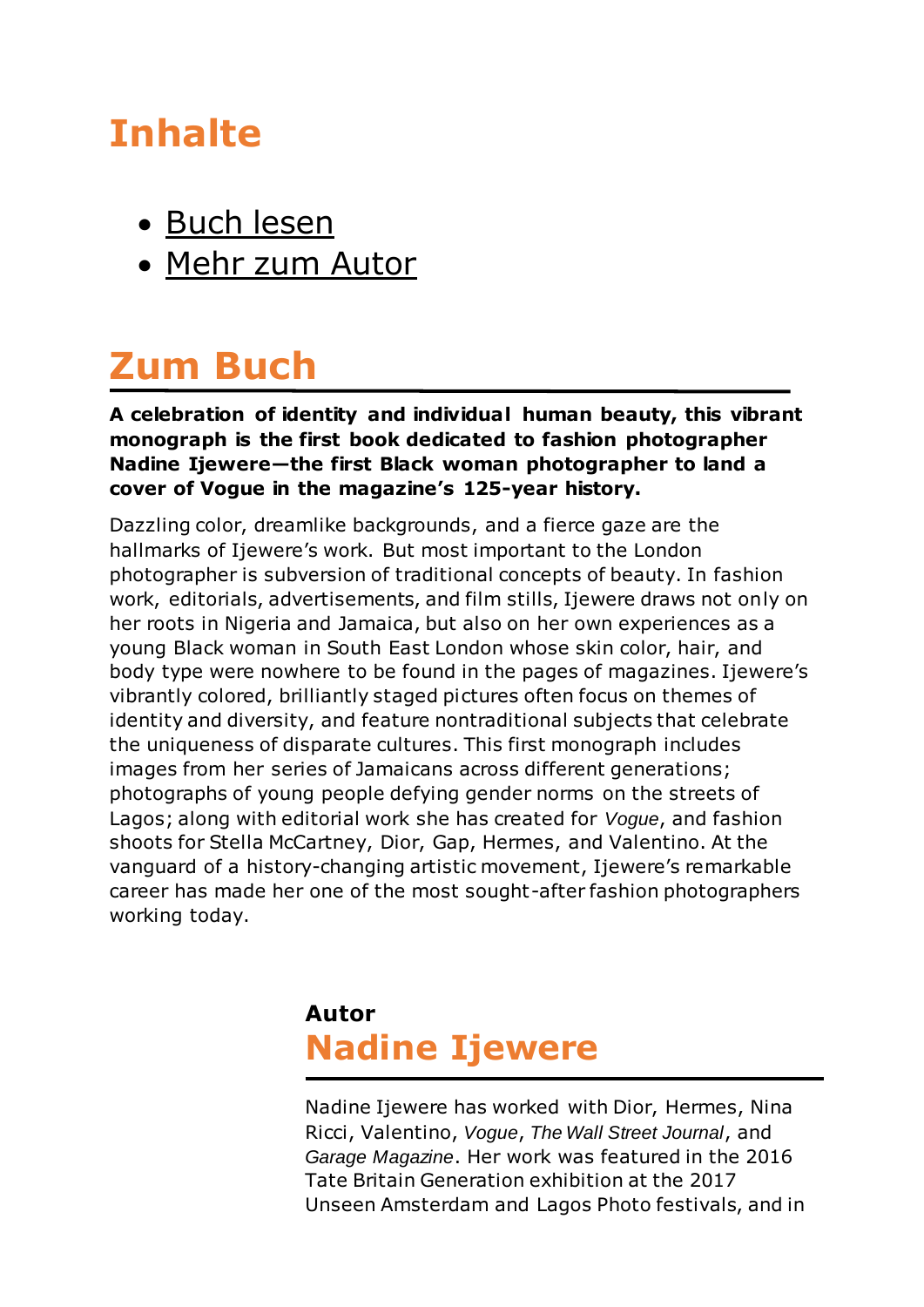## NADINE IJEWERE

# OUR OWN SELVES

**PRESTEL** Munich · London · New York